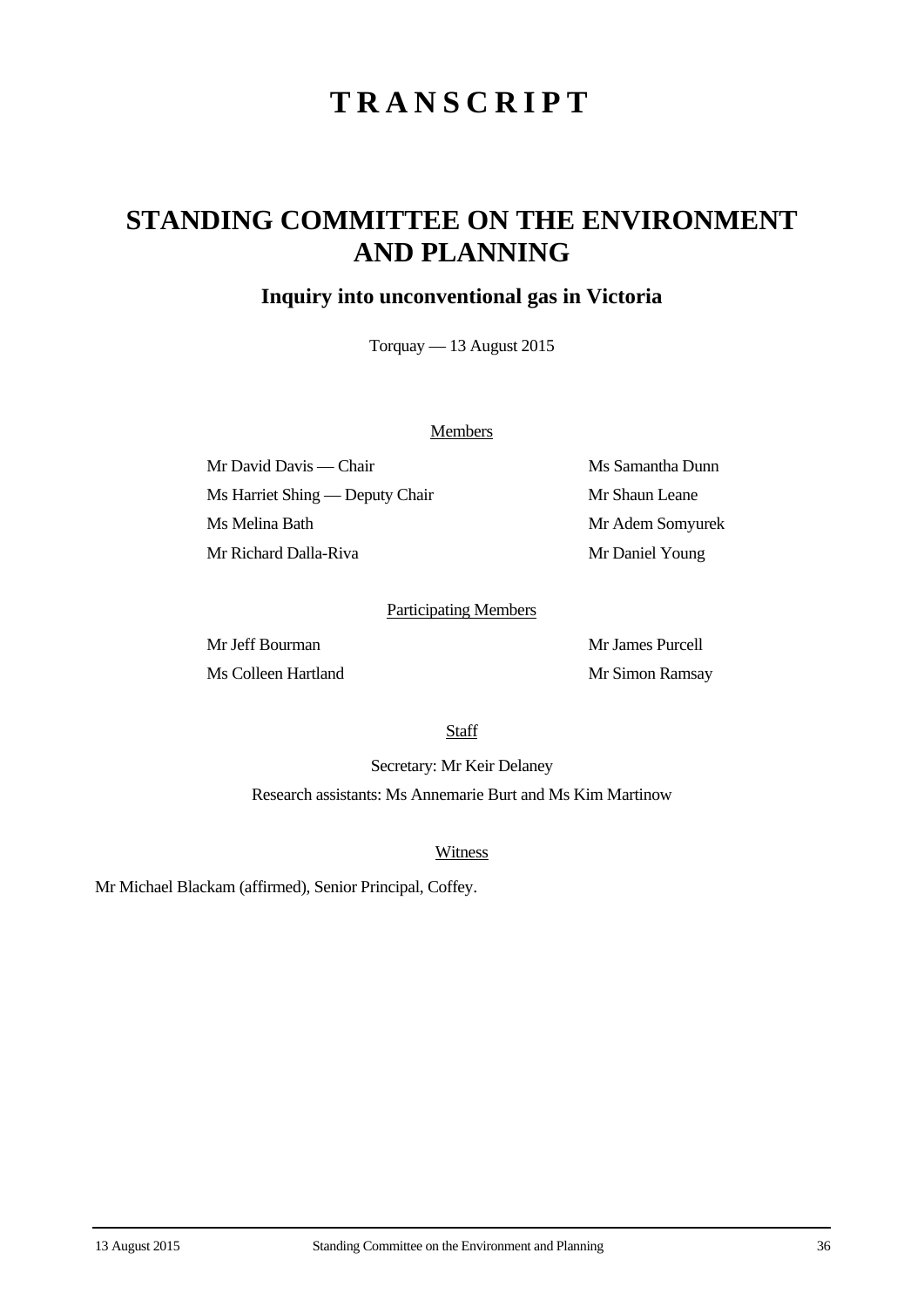**The CHAIR** — Michael, I am going to ask Keir to swear you in and then ask you to give a brief presentation. Then we will ask some questions. I apologise for our delay, but as you have heard, we have had lots of very good evidence.

**Mr BLACKAM** — It cannot be helped.

**The CHAIR** — We have your submissions too.

#### **Visual presentation.**

**Mr BLACKAM** — Excellent. My name is Michael Blackam. I work with Coffey, an environmental and geoscience consulting company, and I hold a position there as a senior principal. I am employed as a specialist consultant in hydrogeology, hydrology, geology, and one of the qualifications I hold is a bachelor of applied science with honours in environmental and exploration geology. I am a professional member of the Australian Institute of Geoscientists and the United States-based National Groundwater Association. In a professional capacity, and as relevant to my submission, I have worked across a wide range of sectors including water resources, groundwater management, mining, coal seam gas and contaminated land.

My submission is tendered primarily to address items 2 and 3 of the terms of reference. My interest in unconventional gas commenced in the late 2000s when I became involved in groundwater assessment for the environmental impact statements for coal seam gas projects in Queensland in both the Surat Basin and the Bowen Basin. This work included assessing the environmental impacts in the context of groundwater resources and groundwater-dependent ecosystems, as well as detailed consideration of the potential impacts caused by hydraulic fracturing, including risks associated with geological faulting, subsidence and the measures required to mitigate against those risks. Ultimately, this led me to writing the two papers which I have presented to support my submission.

The first paper, *Source, Fate and Water-energy Intensity in the Coal Seam Gas and Shale Gas Sector*, explores the relationship between energy and water in the unconventional gas sector. The second paper, *Geomechanics of Hydraulic Fracturing — Environmental Effects in the Australian Context*, involved significant research and review of the science underpinning the hydraulic fracturing of unconventional gas reservoirs in the context of the Australian geological and tectonic stress setting. This paper looks at a number of things, including the history of hydraulic fracturing as a method for well stimulation, and the science of geomechanics that underpins fracture development and behaviour, and considers the potential for hydraulic fracturing to result in induced seismicity and to cause migration of fracturing fluids towards supply aquifers.

My submission looks at three aspects associated with unconventional gas development, which I will talk about briefly. If we look at the first aspect — that is, the potential for hydraulic fracturing to result in fracture and/or fluid migration to drinking water resources — the obvious thing that we find is that fracking, as it is called, has been widely criticised within the community as something that has great potential to impact the environment and water supplies. We hear claims, for example, that we just do not know enough about the technology or about how it works, it has not been tested long enough and we cannot say for certain that it is safe. Accordingly, these fears have led to a great deal of anxiety about onshore unconventional gas developments.

If we review the literature and look at the science we see that in fact hydraulic fracturing is a very mature technology, having been practised for over 65 years. Perhaps the best-known geophysicist in the world during the post-war period in the 20th century, Marion King Hubbert, summarised early work on the subject in a seminal 1957 paper *Mechanics of Hydraulic Fracturing*. At the time he said:

The hydraulic-fracturing technique of well stimulation is one of the major developments in petroleum engineering of the last decade. The technique was introduced to the petroleum industry in a paper by J. B. Clark of the Stanolind Oil and Gas Company in 1949. Since then, its use has progressively expanded so that, by the end of 1955, more than 100 000 individual treatments had been performed.

This one statement alone, made almost half a century ago, demonstrated that hydraulic fracture stimulation was recognised as a critical and widely adopted technique for the petroleum industry from the outset, and it remains so today. I might add that Marion King Hubbert was the first person to postulate the concept of "peak oil" way back in the 1950s — and his predictions were really quite accurate.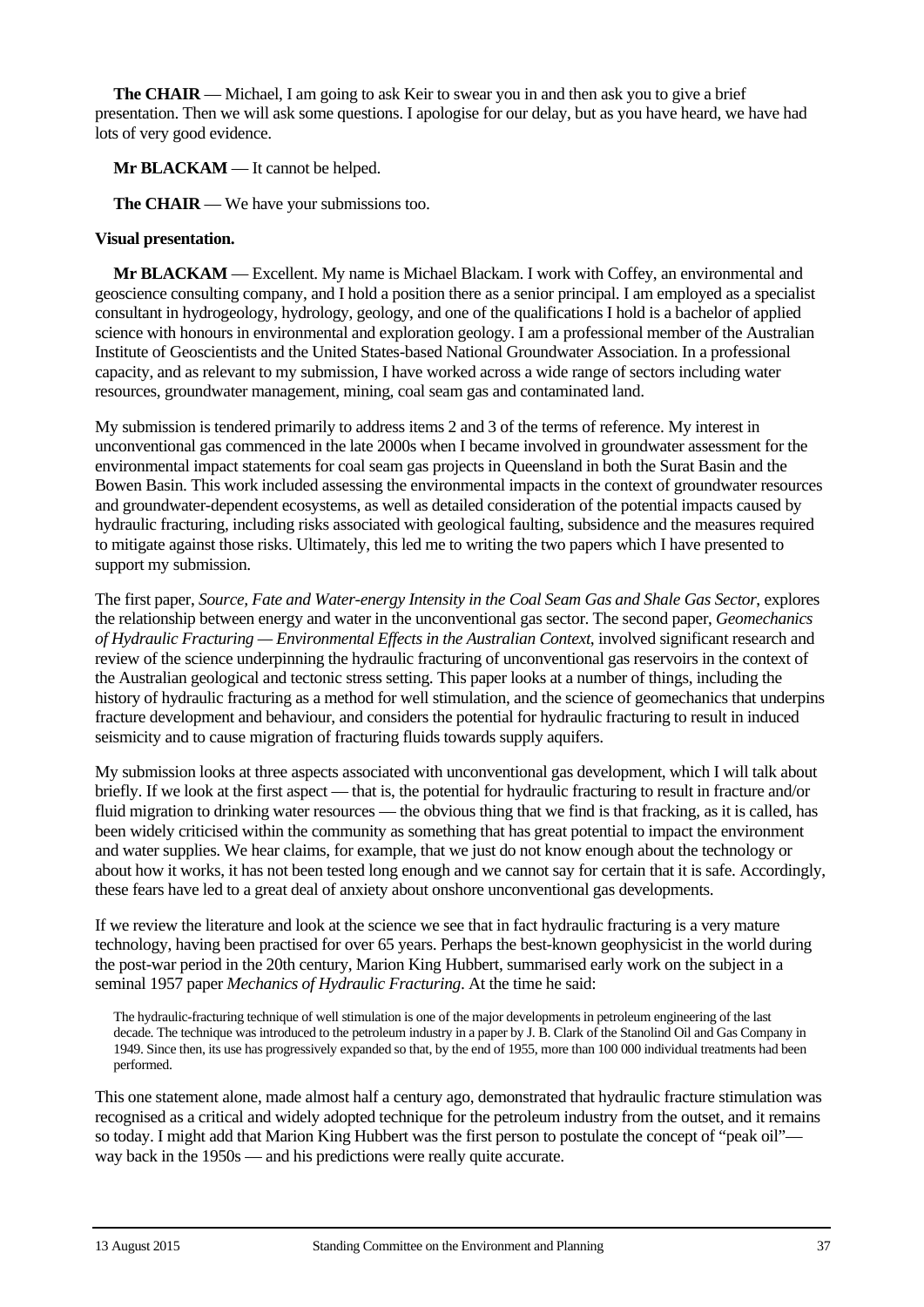In terms of the science, the principles of hydraulic fracturing are underpinned by geomechanics, which is a complicated discipline, and the whole problem of environmental impact due to hydraulic fracturing is multidisciplinary. Because of this, it is not particularly easy for laypersons to understand. One key thing is that to understand how fractures propagate within the earth under pressure of fluid injection, you need to understand the nature of the stress state within the rock at depth. You may understand how we can describe objects, for example, by their three dimensions. In a similar way we can describe the stress field within rocks in the subsurface in terms of three principal stress directions. This is important, because if we hydraulically fracture the rock, it is a fundamental principle that the fracture plane will always be perpendicular to the least principal stress. So it follows that if we can measure that stress field, we can predict the orientation of fractures.

There are a range of methods available for measuring these stresses, and understanding them is important to petroleum geologists, structural geologists, seismologists and so on. If we look at the data available for stress measurements, we can find that the Australian continent is predominantly in a compressive tectonic state. So what does this mean? The least principal stress is the vertical stress, and accordingly, any fractures will typically propagate horizontally, limiting the possibility of large, vertical fracture extents.

Some unconventional gas developments around the world, unlike in Australia, are not located in a compressive tectonic region. For example, the Barnett Shale in Texas is a good example of an extensional tectonic environment where considerable shale gas development has been undertaken, and in this environment fractures tend to develop in a vertical plane. What we see — if we have a look at the plot — based on a study of measured fractured extents is that the potential risk of fractures extending to the surface and impacting aquifers and surface water is not demonstrated. Even in this extensional stress regime we find that the risk of out of zone fracturing impacting on water supply aquifers — which you see at the top — is really quite low.

Now if you look at the second aspect — that is, the potential for hydraulic fracturing to induce damaging earthquakes — the principles of this are detailed in my paper, so I will not cover them here. But what we find, based on observation, is that the hydraulic fracturing can result in microseismic events or very low-level earthquakes. These are commonly less than a magnitude of 1 or 2. Very occasionally it can be higher; for example, in cases where the migration of a hydraulic fracture intersects an existing geological fault that is under stress. Because this can reduce the friction on the fault it is possible that a fault movement can occur. So we have a mechanism to explain this, but what does the observation show? Based on a recent comprehensive study by Davies and others in 2013, that study found that the hydraulic fracturing of shale rocks usually generates very small-magnitude seismic events when compared to other causes of induced seismicity, such as coalmining, filling of reservoirs and waste fluid injection. The chart shows the typical ranges expected from these various causes, and it should be noted that magnitudes under 3 are considered to be not usually felt at the surface, and damage generally does not occur until we get magnitudes above 4 or 5. We do not see anything near these magnitudes resulting from hydraulic fracturing.

If we look at the third aspect, and that is the intensity of water use of unconventional gas development and how it compares with other energy sources, a useful metric to help us understand this is the water-energy intensity in megalitres of water produced per petajoule of energy released. A petajoule is 10 to the power of 15 joules, which is by the way a very large amount of energy. For context, Australia's total domestic energy consumption is in the order of around about 4000 petajoules annually. I managed to compile the water-energy intensity from a wide range of sources and across a number of energy sectors and charted these for comparison. The results on the chart are categorised as unconventional fuels on the left, conventional and fossil fuels in centre and biofuels to the right. One thing to note is that the y-axis in megalitres per petajoule has a logarithmic scale, so each grid line increases by a factor of 10 in terms of water energy intensity.

What we see is that unconventional gas varies depending on the type, whether is shale gas or coal seam gas, and on the location. For example, in the Bowen Basin and the Surat Basin in Queensland, those basins are part of the Great Artesian Basin and you have to produce a significant amount of water to extract coal seam gas. Whereas in the Sydney basin, around Camden, you have a much lower produced water requirement from those similar sort of coal seam gas operations. But in general we find that unconventional gas is reasonably favourable when compared with conventional fossil fuels. Biofuels — one so-called green energy option — are noted to rank very poorly.

To sum up, based on my review of the literature and in the context of the questions that I was considering, I conclude that the development of unconventional gas resources is based on technologies that are very mature,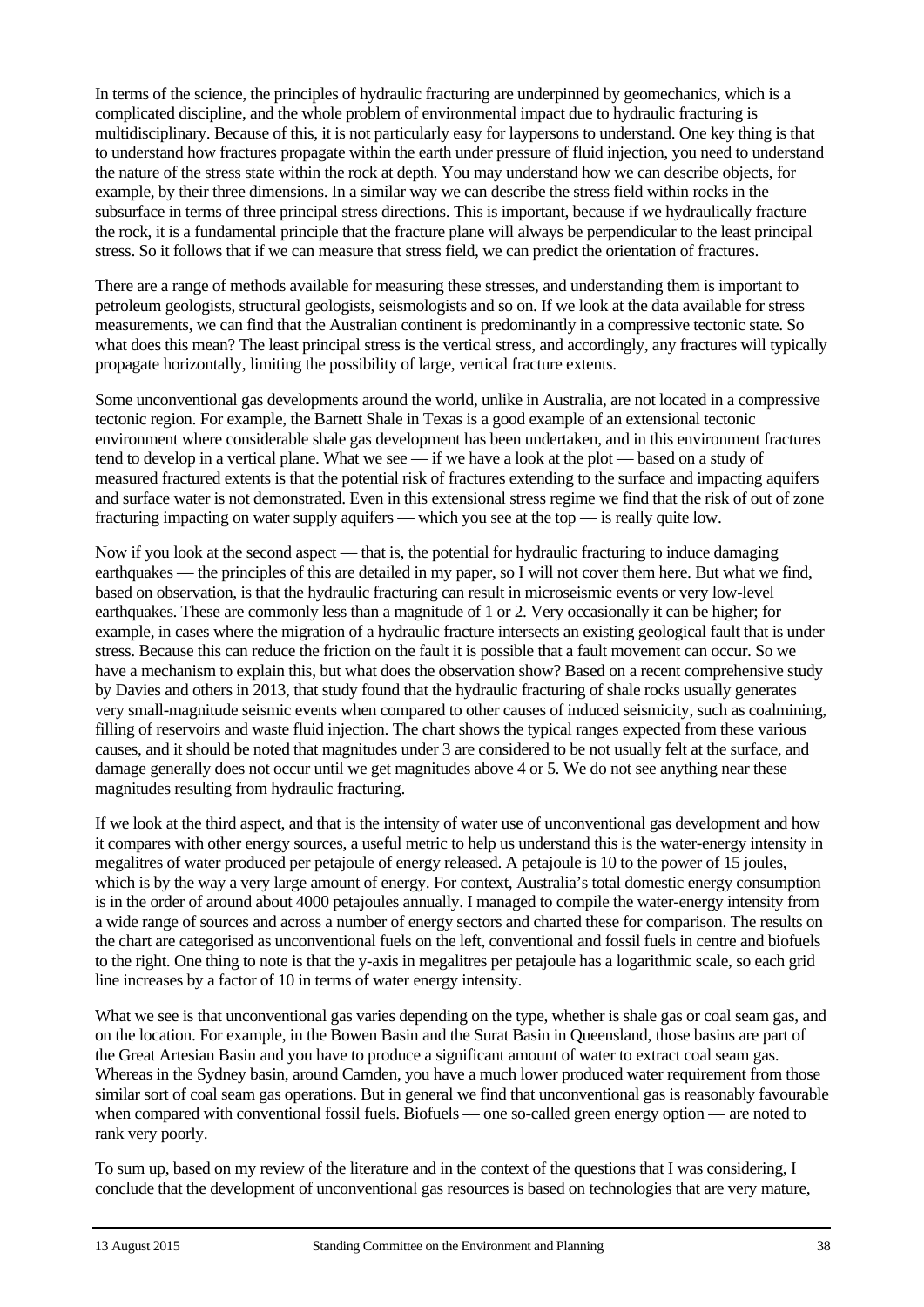predictable, and, assuming an appropriate regulatory system manages development, can be developed without unmanageable impacts. I also consider that these resources should be developed because it is important that we establish and maintain an energy and gas feedstock base for Victoria's industry in order to remain nationally and internationally competitive. In this regard I think that there is a pressing need to ensure that our gas resources are not developed without due consideration of ensuring a sufficient allocation of low-cost supply to the domestic and industrial markets in this state.

Finally, I would like to thank the committee for considering my submission and providing me with the opportunity to present my findings, and of course I would be pleased to answer any questions that you may have.

**The CHAIR** — Michael, thank you. I note your paper, which we have had a good look at prior and it does cover a lot of very useful ground for us. If I can just summarise, and you have done this nicely: essentially your argument is that Victoria, rather than Australia from our perspective, is a relatively stable environment for these sorts of activities and we have no particular reason to believe that there would be untoward impacts of drilling and associated fracking, that the technologies themselves are predictable and that we should have no particular concerns where there is a proper regulatory regime.

**Mr BLACKAM** — Yes, that is what I believe. We are dealing with a very mature technology that has been in use for a long period of time. The science — the geomechanics — that underpins that demonstrate quite clearly that the prediction and the extent of fractures that you produce during hydraulic fracturing can be predicted and controlled, and they can also be measured. We can measure them using, for example, microseismic arrays and tiltmeters at the surface, so as we are actually conducting the hydraulic fracturing event we can get data about where the extent of the fracture is. That certainly leads that to be very predictable.

One of the concerns is that out-of-zone fracturing leads to fracking fluids moving through the rock, up through the strata and impacting on the water supplies. It does not really seem credible, certainly for most shale gas developments, that that is feasible, given that most of those developments occur at depths of between 1000 and maybe 4500 metres. Some coal seam gas projects where the target one body is typically much shallower than that, usually in the range of around about 200 to 700 or 800 metres depth below the surface, you are much closer to water supplies. In those cases you might want to provide much tighter controls on hydraulic fracturing.

Having said that, for example, the Arrow Energy coal seam gas project in the Surat Basin does not use fracking because we find that the shallower formations tend to open up due to structural unloading as the earth erodes and those formations are moving up from the subsurface. As a result of that, they have a good degree of natural fracture connectivity through them in any case. Whereas deeper shale rocks are very homogenous, massive rocks with very little fractures in them, so you have to create the fractures to be able to provide the pathways for the gas to come out.

**Ms SHING** — Thank you very much, Michael, for your submission and for the clarity with which you have expressed the views in the slides that we have seen and also in your oral comments to the panel today. Given the summary of conclusions and the way in which you have couched your findings around the technology being mature and predictable, the science and the evidence showing that risk of damage to property or environment due to induced seismicity is very low, the conclusions being consistent with the findings of the US EPA as well as indicating that unconventional gas, in particular shale gas, is not seen to be unfavourable in terms of water-energy intensity when compared with other energy sectors, I would like to ask you for your views about how it has occurred that the industry's views on this and the technology, the studies and the evidence which you have relied upon in your submission and your comments has departed so significantly from community sentiment and community opposition to the development of exploration or extraction in various communities around Australia.

The reason I am asking this is that where we have conclusions such as the ones you have outlined, they should, if presented to communities, provide a significant degree of certainty. Why is it the case that in fertile, productive land throughout Victoria we have huge amounts of opposition — and not just for sentimental reasons but for reasons that go to productivity, to marketability and to safeguarding against future risk?

**Mr BLACKAM** — Yes, it is certainly a problem, and it is something that I think coal seam gas proponents have grappled with in Queensland, and I think they are making pretty good progress with it now. But early on in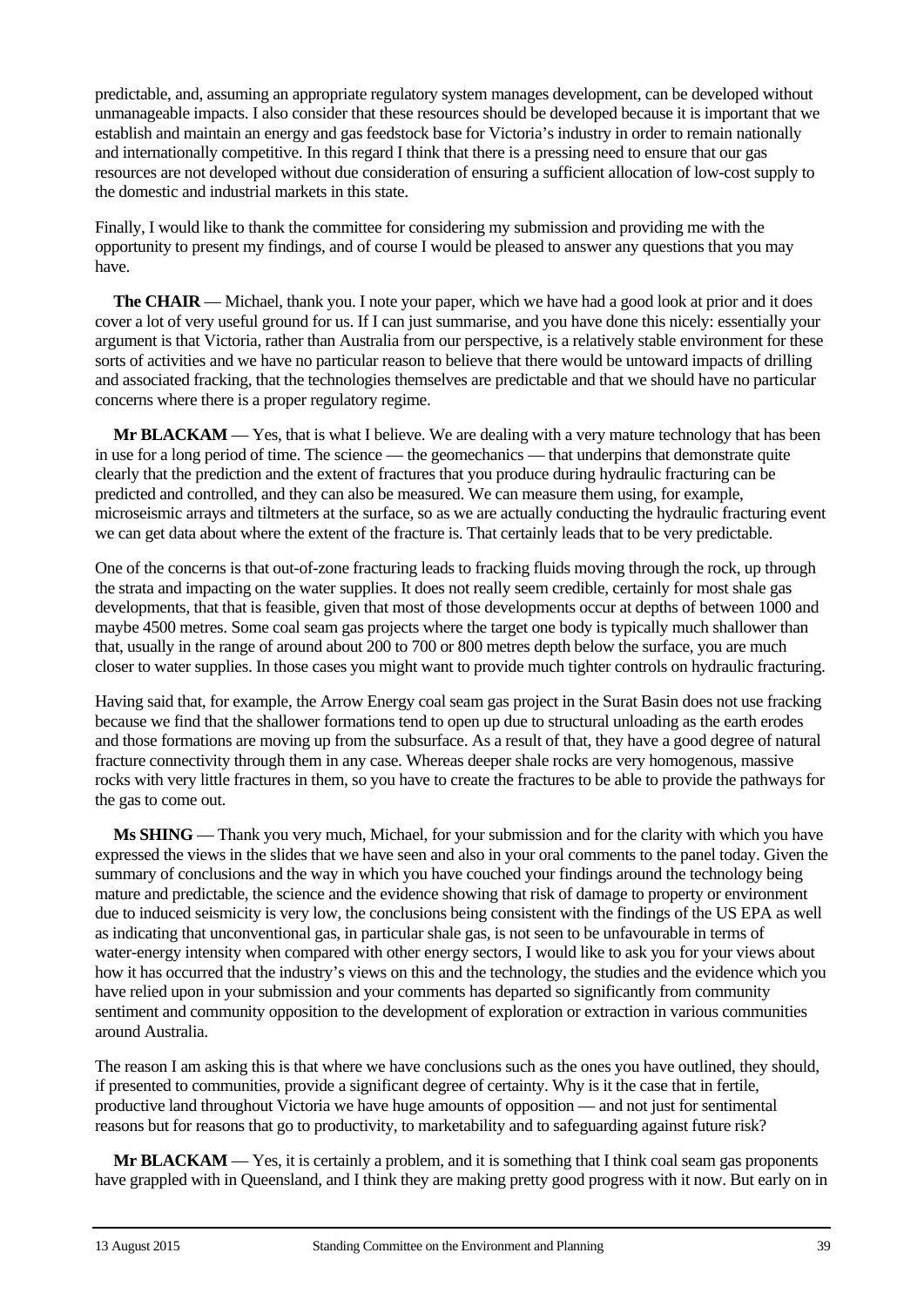the establishment of their operations this was certainly a really big problem. Some of those were trying to get approvals at the time that the *GasLand* movie in fact came out.

I think there is certainly a difficulty that the science, as I said, is multidisciplinary, and it is complicated. It deals with things that the average person does not have any understanding of, because it is all sub-surface stuff; it is physics in a geological environment at great depths. It is very difficult to convince non-technical people with arguments based on science because it goes over their head. But what happens is, it seems to me, it becomes a campaign of misinformation that can be very emotive, and if it is targeted very carefully, it really pulls at the heartstrings of people and they latch onto it.

I remember when I first got involved in this and I started doing some research on the internet, I thought, 'My goodness, this is all really bad. What's going on? I am working on this coal seam gas project. Apparently it is something that has significant environmental impacts, and I am not necessarily all that happy about it'. I took it on my own and thought, 'I really need to find out more about this', so I spent a lot of time researching and reviewing papers. It let me to come to my own conclusions about it. It is not easy to get there. The paper that I produced was intended to at least present the basics of this without dumbing it down too much. You have got to have some science in it, but then it becomes inaccessible to the non-scientific person. But it is accessible, for example, to colleagues of mine who work in the industry, so that is where I felt it would have its greatest use.

I think companies, proponents and scientists in general are by large not very good at selling what they do and at explaining it in a good manner. I do not know that I can even explain it very easily.

**Ms BATH** — It feels to me as though you are suggesting, or stating from your fairly in-depth research and your work as a geologist, that the risks are limited in terms of unconventional gas drilling. You are saying that you have studied it and there is limited risk to our land and our aquifers. I guess my question is: there may be limited risks, but what is the prospectivity of it? Is there actually sound evidence that deep within our soils, in our shale and tight gas is the gas in there worth taking out on a commercial basis? If we can do it, is it something that needs to be done and is worth doing? Is there gas trapped under Gippsland and the Otway Basin?

**Mr BLACKAM** — Yes, I have not had any experience or involvement in explorations in any of those basins in Victoria, so I cannot comment directly on the prospectivity. But I would say that if companies such as Lakes Oil and Beach Energy and others are spending money drilling, that would indicate that they have targets that they consider may be prospective; otherwise they would not be spending the money on the drilling.

But if the question is: do we have those resources and will they be realised? I cannot say that for certain. I consider that based on the variability of geology across the state of Victoria, there will at least be some places in some of the geological provinces and basins that will have some resources that have extractable gas, but just what the extent of that is is hard to say. It is not going to be like the United States with the massive Marcellus Shale, the Barnett formation and the Antrim formation, and very extensive shale beds.

It will be different. I think it will not be as big and dramatic as the Queensland developments, or the Western Australian developments for that matter. But one thing it does have the advantage of is that it will be very close to existing gas infrastructure, and that is a real bonus for any potential gas operations. For example, there are a lot of sedimentary basins across parts of Western Australia and the Northern Territory that are highly prospective for shale gas, but because they are so far away from pipelines and access to processing plants, the development of those is very costly because there are very large up-front infrastructure costs, just to be able to move gas, even if it is there and accessible. But Victoria has a very good, mature and well-established gas network.

**Mr LEANE** — Michael, I do not want to put words into your mouth, but at the start of your submission you said that the concerns about environmental impacts to water have been overblown with the exploration and extraction of coal seam gas.

#### **Mr BLACKAM** — Yes.

**Mr LEANE** — But to reconcile that, only a couple of days ago this topic was on the *7.30* program, but I am reading now from an article which talks about the situation in WA where, in the towns of Greenhead and Leeman, the communities are calling for a halt to that exercise. What they did, through documents released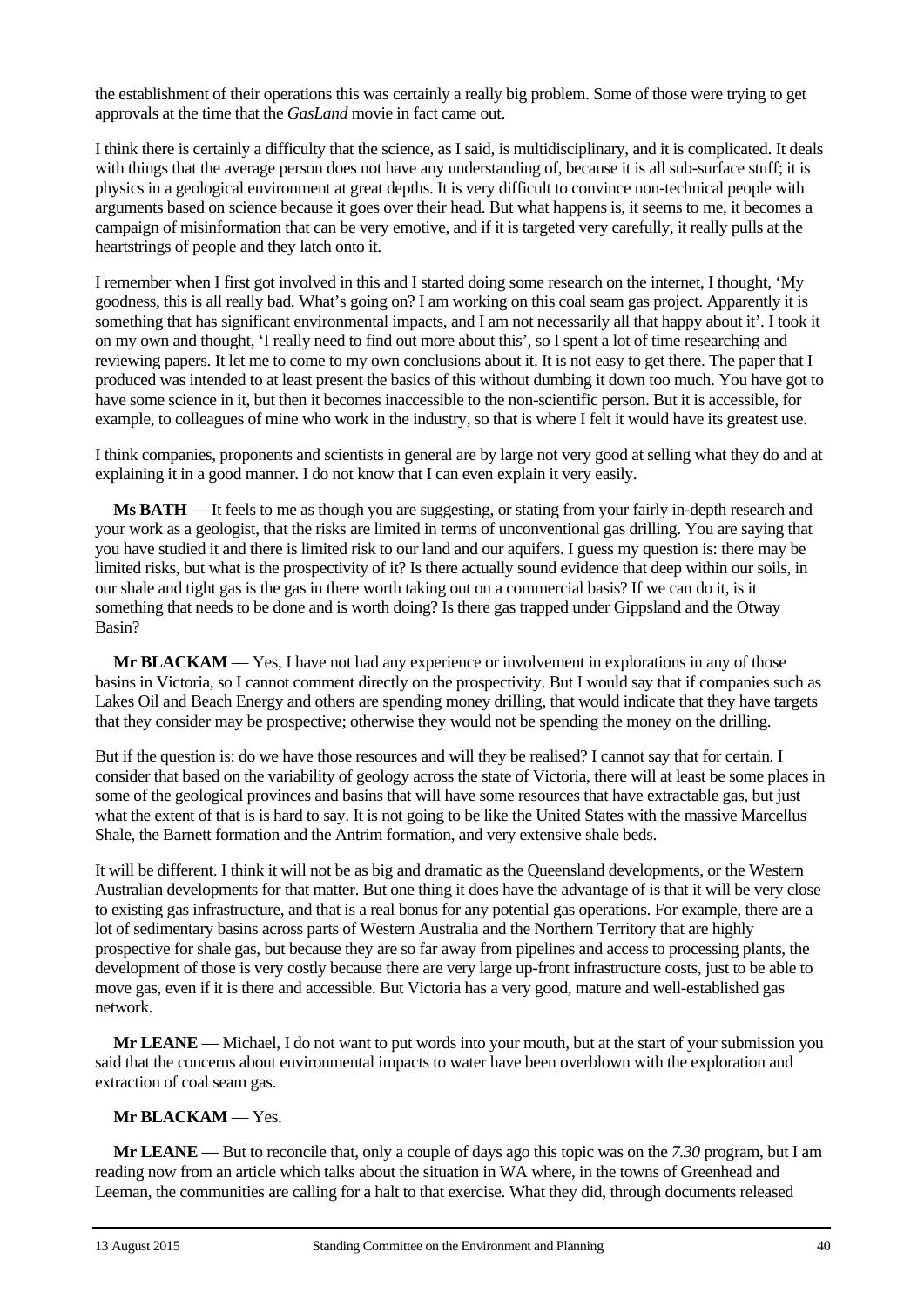through freedom of information at this particular AWE Drover-1 well, was that it had been drilled in a catchment zone of Mount Peron water supply, which supplies drinking water for the Greenhead and Leeman communities, and there have obviously been some investigations around this. I would like to read a quote to you: 'The results of the monitoring of the actual water and the concerns will not be released publicly'. To reconcile what you are saying, if the concerns around the water supply in this operation are a myth, how do you reconcile that we have had these instances locally, interstate and internationally?

**Mr BLACKAM** — Thank you for the question. I think what that points to is probably a failure of regulation. The best place to look at this is Queensland at this point in time, where they have covered a lot of territory over the last six or seven years, revised and revamped a whole range of acts, have set up an Office of Groundwater Impact Assessment to consider all of these matters, and also the requirements on undertaking any exploration or development of any gas wells requires that significant baseline investigations be undertaken and that those results are made public. So they become public data. I think that is really important. Those things need to be considered in the necessary requirements and amendments to any legislation that would go through.

**Mr LEANE** — Just to follow up on that, you are saying a breakdown in regulation, and you mention Queensland as a superior jurisdiction in this area?

**Mr BLACKAM** — I would not say superior, but I think that is the jurisdiction where they have had the biggest issues to deal with and have made the greatest deal of progress to establish a regulated regime that is consistent with the real requirements.

**Mr DALLA-RIVA** — Michael, thank you for your submission. It is quite detailed. We have heard a lot of evidence from people saying that there are issues about the aquifers, surface water supplies, seismicity with hydraulic fracturing or fracking, waste fluid injection, methane escapes and everything else. All those are real risks, though, am I correct in asserting that?

**Mr BLACKAM** — Yes. There are risks; I am not saying there are no risks. There are risks associated with everything. There are risks associated with me driving down here today.

**Mr DALLA-RIVA** — Yes, I understand that.

**Mr BLACKAM** — I should have bought a helicopter.

**Ms SHING** — That is the best helicopter joke we have had in these hearings, so well done.

**Mr BLACKAM** — For example, there is certainly a risk in hydraulically fracturing a well that if there is a failure or an improperly prepared well casing seal near the surface, there is a possibility that you will lose fluid from that into a shallow aquifer. So there is a possibility that casings can fail, in particular if the wells have been not completed and constructed to suitable and appropriate standards. That is something else that has been completely revamped in Queensland as well — a new set of guidelines and standards for petroleum and gas wells, recognising that this is one of the primary means that you could impact surface water supplies through hydraulic fracturing. It is not going to be impacted in the fracturing at depth.

The other thing of course is the potential for spillage. You are dealing with quantities of water, depending on the well, somewhere between 2 or 3 megalitres and up as high as maybe 15 or 20 megalitres, so you need to have a lot of water on site to undertake the operation. There is potential for tanks to fail, pipes to burst and leaks to occur at the surface. You need significant controls on that, some sorts of works approval controls, to make sure that that is conducted not in a cavalier fashion but in a proper, well-controlled fashion, and that is something else that has been undertaken.

The interesting thing is that the approval regulations in Australia compared to the US are much superior. I do not know whether you have had a chance to read the US Environmental Protection Agency draft report on the subject. I have been waiting for this to come out and I was happy to find that it is not inconsistent with what I found. In the US, for example, they estimate that 25 000 to 30 000 new wells were drilled and hydraulically fractured annually between 2011 and 2014. That is a lot of operations — 25 000 to 30 000. That is a lot of operations.

**Ms SHING** — Could you just read the full title of that document onto the record?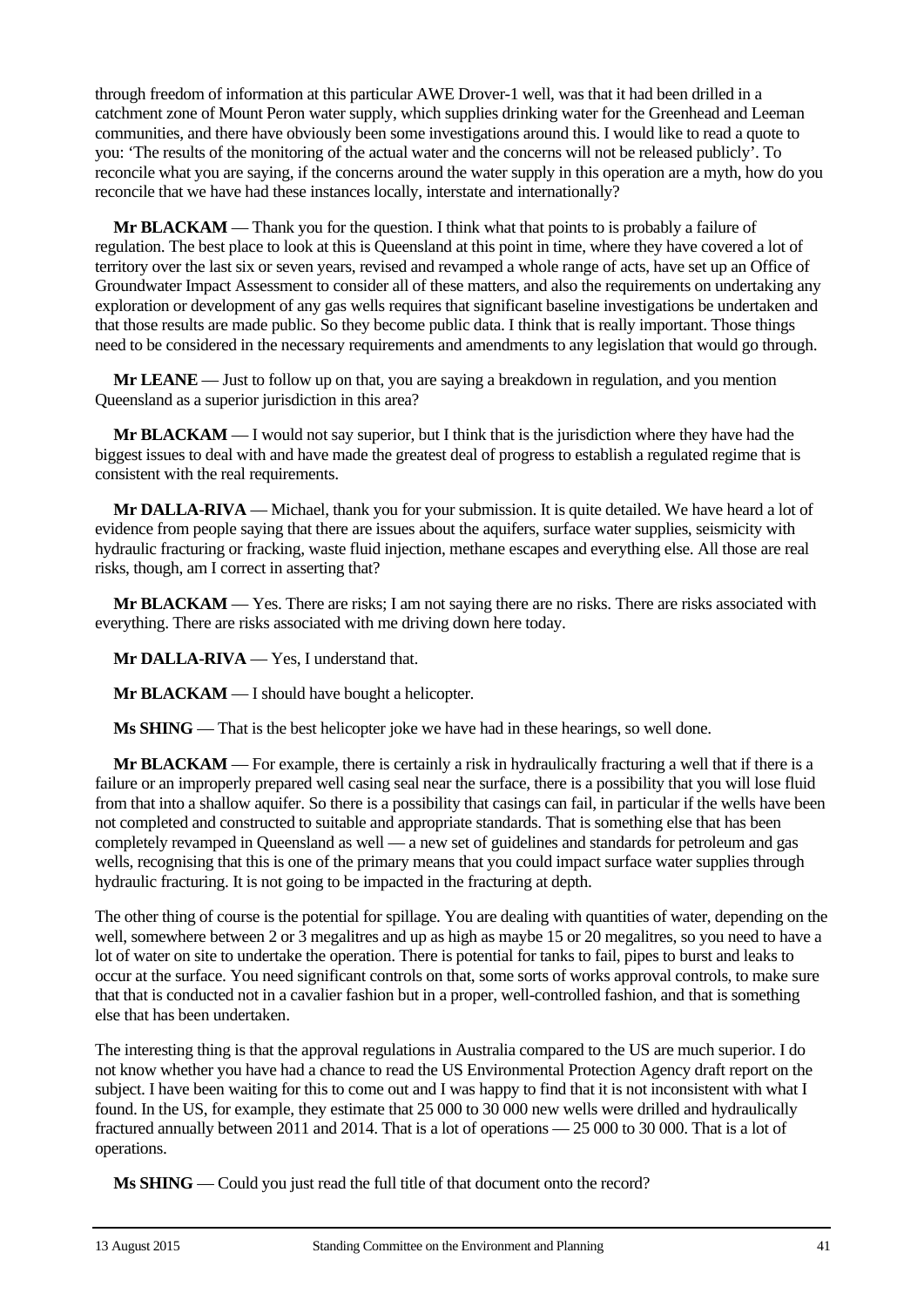**Mr BLACKAM** — Certainly. It is *Assessment of the Potential Impacts of Hydraulic Fracturing for Oil and Gas on Drinking Water Resources*, and that is from the United States Environmental Protection Agency, June 2015. So we are dealing with a huge number of wells in the US, and it is not surprising that you might come across some impacts. There are risks associated with every one of those wells, but I think with a strong and rigorous regulatory regime, those risks can be reduced dramatically such that there may be some impacts but the potential for impacts overall is going to be fairly low. One of the major findings from this same report is:

From our assessment, we conclude there are above and below ground mechanisms by which hydraulic fracturing activities have the potential to impact drinking water resources. These mechanisms include water withdrawals in times of, or in areas with, low water availability; spills of hydraulic fracturing fluids and produced water; fracturing directly into underground drinking water resources; below ground migration of liquids and gases; and inadequate treatment and discharge of wastewater.

But under that they conclude:

We did not find evidence that these mechanisms have led to widespread, systemic impacts on drinking water resources in the United States. Of the potential mechanisms identified in this report, we found specific instances where one or more mechanisms led to impacts on drinking water resources, including contamination of drinking water wells. The number of identified cases, however, was small compared to the number of hydraulically fractured wells.

It is not possible to deny that there is some potential for impact, but this is what has happened in the US under a regulatory regime that could be considered really very poor in comparison to Australia. I am sure anyone here who has had an involvement in trying to deliver an environmental impact assessment for a large mining company or a coal seam gas development will know it is really rigorous and stringent. They do not have that in the US; it is a state-by-state based arrangement.

**Mr DALLA-RIVA** — They have identified the risks, though. There were examples. I thought at some point you said the evidence that you found was that there was no potential for harm to water, yet you have just read from the US EPA assessment which says there is.

**Mr BLACKAM** — Yes, I guess.

**Mr DALLA-RIVA** — The only reason I am saying this is I have just come back from the States, and in particular New York. I was at the New York stock exchange, where surprisingly — it was in the energy section — they even said, 'Oh yeah, we have earthquakes from fracking'. This was from the guys who are on the New York stock exchange trying to sell the commodity. Whilst I understand the risk of seismic activity, it was almost like a given in the States that it occurs.

**Mr BLACKAM** — Yes, so — —

**Mr DALLA-RIVA** — It is just a given, pretty much like the EPA report: 'Look, we know it happens, but in the context of the thousands we accept that there might be a few hundred. We know that fracking may cause earthquakes — small ones — but on the odd occasion we know it does'. There was a sort of acceptance in the States that these things occur in the ordinary course of the processes of what they are doing. Your evidence indicated to me that it was so low that it does not occur.

#### **Mr BLACKAM** — Yes.

**Mr DALLA-RIVA** — I am trying to reconcile what you have just read out, what I understand from the States and what you have said in evidence.

**Mr BLACKAM** — I can answer that.

**Mr DALLA-RIVA** — Yes, I saw that.

**Mr BLACKAM** — What I was talking about on this one is simply that there is no demonstrated potential for impacts from fractures at depth impacting on water supplies due to the great vertical extent and the lack of fracture extent. But going back — —

**Mr DALLA-RIVA** — But that does not reconcile with the report from the EPA.

**Mr BLACKAM** — The report from the EPA also refers to some jurisdictions where they are fracking at very shallow levels. I mentioned that in terms of policy and gas, where there could be some risks, but — —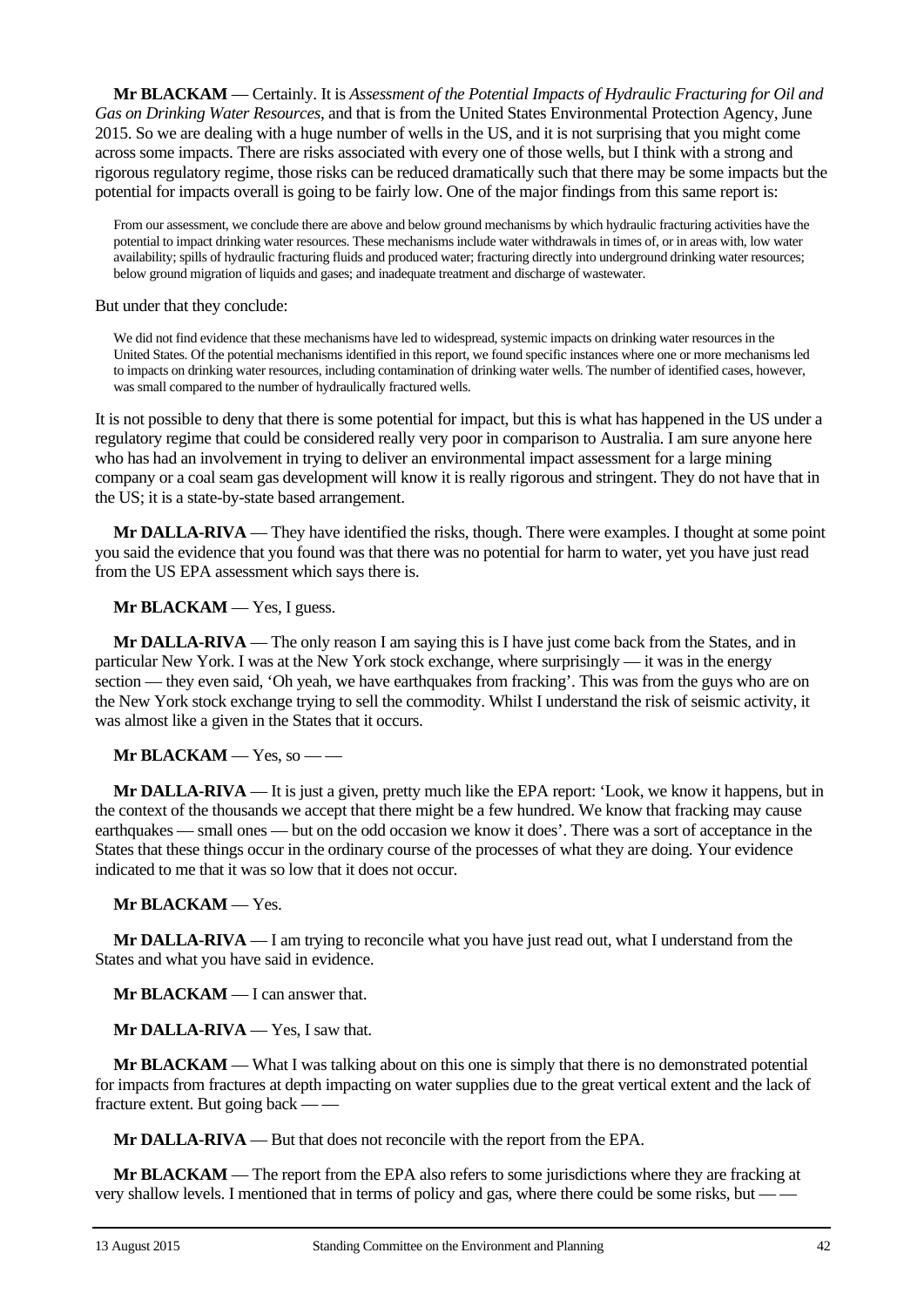**Mr DALLA-RIVA** — That is right; you have mentioned that. The other one was the seismic — —

**Mr BLACKAM** — The induced seismic events. What you find with hydraulic fracturing is that in fact I think there are only two documented cases of earthquakes caused by hydraulic fracturing that were felt at the surface. They were in Blackpool in England — there is a British Geological Survey report that describes those. They are well documented. They are included in this part of the bar, which is above magnitude 3. In the US there are a lot of induced earthquakes being caused by the reinjection of waste fluid from fracking operations. Basically that is their disposal method; they pump 20 000 gallons of water or whatever into the well, frack the well, pump it back out, and then they have disposal wells where they pump it down into aquifers at great depth, where it is out of harm's way, into saline formations. The problem is, there is a risk that by injecting that fluid at depth, the well and some of the formation may intersect an existing fault. What happens is prolonged injection of fluid into a fault reduces the friction on the fault and can lead to fault slippage. There are quite a number of documented, fairly significant, earthquakes caused or associated with fracking, but they have all been caused by the reinjection of wastewater elsewhere and not the fracking of the actual well.

**Mr DALLA-RIVA** — It is a play on words. The realities are if it is part of the process of the mining, whether it is at the start of the fracking process or the wastewater at the end, you would have to admit that there is enough evidence in the States to demonstrate that there has been seismic activity as a result of mining activity, not necessarily the initial fracking.

**Mr BLACKAM** — Yes, that is correct.

**Mr DALLA-RIVA** — Thank you.

**Mr BLACKAM** — But I might say too, not all fracking operations dispose of their water by reinjection into the surface.

**Mr DALLA-RIVA** — Yes, thank you.

**Ms DUNN** — Thank you, Michael, for your presentation today. I want to turn to the figure you presented as part of your evidence, figure 1, which looks at water energy intensity of unconventional gas, conventional fossil fuels and biofuels. You also have a baseline there for hydro-electricity. I am wondering if you have any data available on water energy intensity of solar or wind electricity?

**Mr BLACKAM** — No, I would not have any data for those. You would probably find that they would rate very low.

**Ms DUNN** — I am just wondering, in terms of weighing up water energy intensity of various fuels, why they would not be included as part of that figure?

**Mr BLACKAM** — One of the problems is that the data probably is not available. If I had the data, I would present the data. It took quite some effort to even compile enough data to cover these. If you have a look at the references on table 1, the previous table, some of that data is from the US, some of it from Australia, in unconventional gas. The two biodiesel ones, derived from rapeseed or from soy, have come from a range of different sources. This metric, which is really useful for us, is not commonly used or necessary to report elsewhere. The reason for that is that it is hard to find that information.

The one for hydro-electricity is interesting because it is fundamental to generating electric power from hydro-electric that you have to run a lot of water out of a dam down through a turbine to drive the generator, so naturally it is going to be very high. Another thing is you should not directly compare that value to the other fuels, because that figure for hydro-electricity is showing you the water used to generate that power in kilowatts — I have simply converted kilowatts to petajoules, because they are both a measure of energy and they are convertible — whereas if you were generating the power, for example, from coal or gas, although the coal may contain, say, 1 or 10 petajoules of energy, by the time you burn it to heat a boiler, run a steam turbine plant and generate the electricity, the overall thermal efficiency is going to be about 50 per cent. That would change where you would rank those in comparison.

**Ms DUNN** — In terms of an earlier question from Shaun, you talked about Queensland and their regulatory framework. I want to quote from an article by ABC News online that appeared earlier this week, on Tuesday at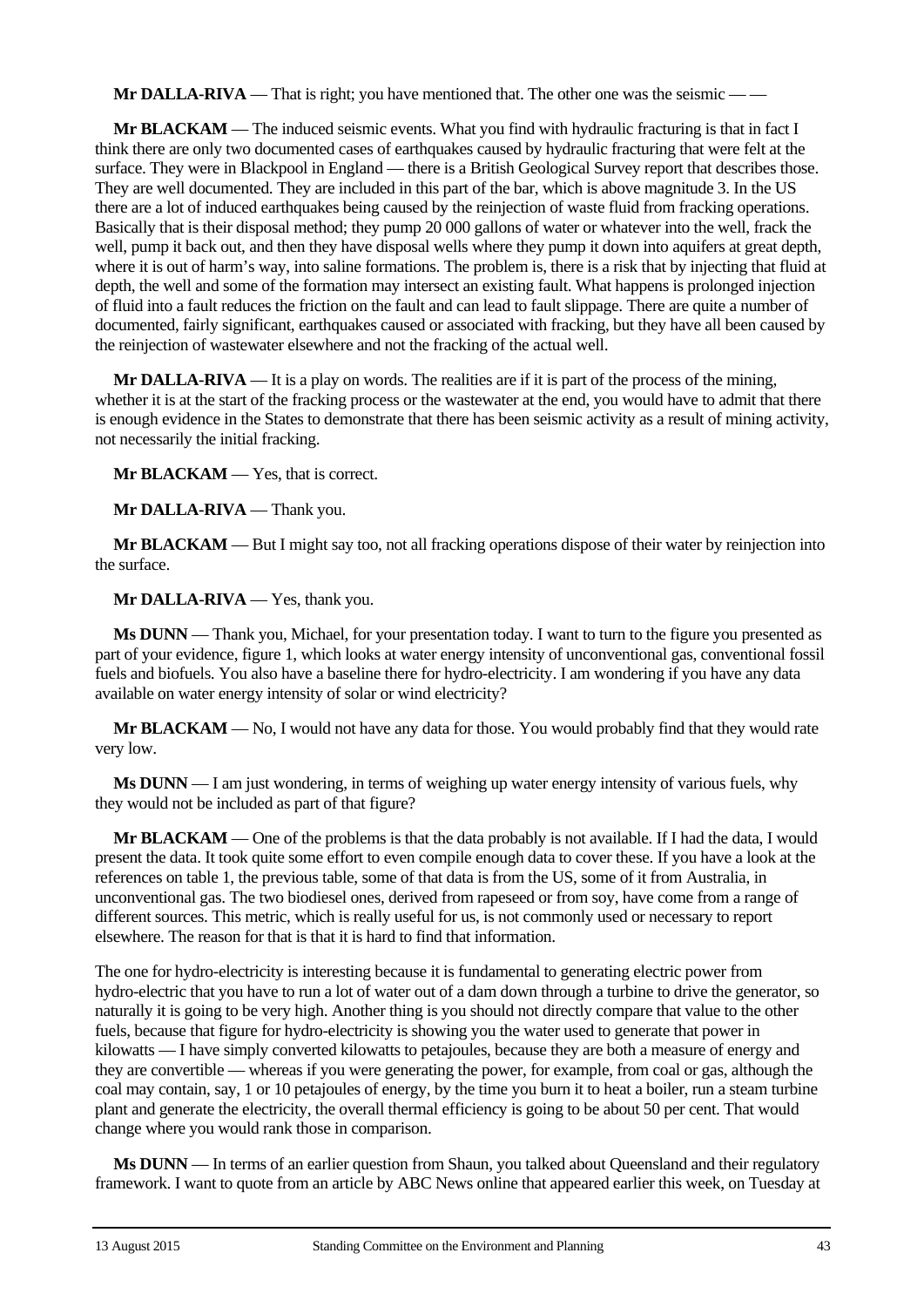11.21 a.m., which is headed, 'Linc Energy: Secret contamination report must be released, Queensland landholders say'. It says:

The ABC obtained a secret state government report that found hundreds of square kilometres of prime land in the south-east Queensland food bowl are at risk from a cocktail of toxic chemicals and explosive gases.

The study, commissioned by the environment department, alleges Linc's trial plant had caused irreversible damage to strategic cropping soil, contaminated aquifers, and made workers sick from exposure to poisonous gases.

I know that is a very recent case that has come to light, but I am wondering if you have formed any views as to whether it is from a regulatory failure at this point in time that Queenslanders are facing this sort of issue?

**Mr BLACKAM** — Thanks for the question. I do not know too much detail about it. It is not something that I have followed. I understand that the Linc Energy operation was an underground coal gasification process.

**Ms DUNN** — Yes, that's right.

**Mr BLACKAM** — Which is different to coal seam gas.

**Ms DUNN** — Yes.

**Mr BLACKAM** — I have from time to time seen reports in the media in relation to potential impacts that they have produced that have arisen as a result of their endeavours to get this underground gasification process working and operational. It seems to me like they are struggling in terms of the technology and how to manage it and manage the impacts. It would not be fair of me to make too much more in the way of comment without actually seeing the real data and finding out where it came from and how it occurred.

#### **Ms DUNN** — No.

**Mr BLACKAM** — There does not seem to be a great deal of pressure in the market in Australia to be developing underground coal gasification. It was talked about widely about five or seven years ago when many of the coal seam gas operators were trying to get established, but it never got the establishment that they got. I am not sure how much more we will hear about it, but it is interesting.

**Ms DUNN** — Thank you for that. The last thing I want to touch on is from Dr Carman's presentation to us this morning. I think you were in the audience when he was speaking.

#### **Mr BLACKAM** — Yes.

**Ms DUNN** — He suggested that there is very little prospectivity in Victoria. I just wonder if you have any views in relation to that statement?

**Mr BLACKAM** — All I could state really is that, as I said before, I do not know what the prospectivity is. There certainly is coal in the state. We have a lot of brown coal in Gippsland, and brown coal is not generally favourable for generation of gas. In terms of the harder coals, black coals, we do have some deposits of those. How extensive they are and what the gas content is I am not aware. All I would say is that if people are exploring for it, then someone thinks that certain parts of the basins may have some potential for it. It may not be the case, and I suspect there may be more potential for shale gas than for coal seam gas in Victoria.

**Ms DUNN** — Okay. Thank you, Michael.

**Mr RAMSAY** — Just one quick question. Are you satisfied that Victoria has the appropriate regulatory framework to stop any compromising of our water? You have talked about the US not having such a robust regulatory framework, so are you satisfied that we have one?

**Mr BLACKAM** — The Water Act and other acts are pretty comprehensive, have been around for some time now, and are well tested and well tried. They certainly seem to function very well in terms of the potential for impacts that might arise associated with general industry. But whether or not they are at a stage in terms of amendment and update to account for the requirements of unconventional gas development, I would be surprised if they were. I think it would be very similar to Queensland, where they have a petroleum and gas act, a petroleum and gas safety act, and a water act. I forget all the acts now; it has been a few years. But they made